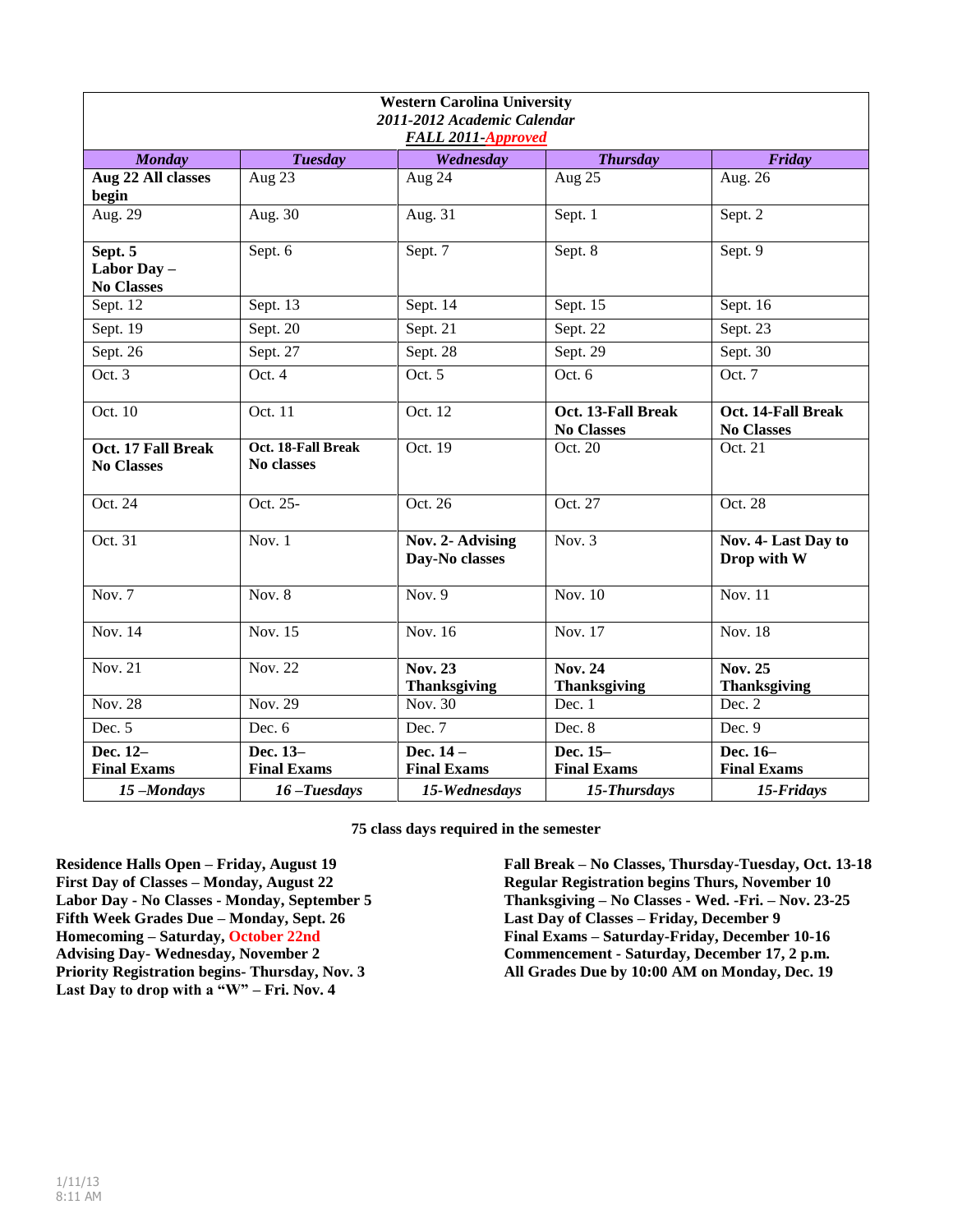## **Western Caro1ina University**

| <b>Academic Calendar</b>                               |                                                 |                                                             |                                                          |                                                     |  |  |
|--------------------------------------------------------|-------------------------------------------------|-------------------------------------------------------------|----------------------------------------------------------|-----------------------------------------------------|--|--|
| <b>SPRING 2012-Approved</b>                            |                                                 |                                                             |                                                          |                                                     |  |  |
| <b>Monday</b>                                          | <b>Tuesday</b>                                  | Wednesday                                                   | <b>Thursday</b>                                          | Friday                                              |  |  |
|                                                        |                                                 |                                                             | <b>January 5</b><br>Orientation &<br><b>Registration</b> | January 6<br>Orientation &<br><b>Registration</b>   |  |  |
| Jan. 9 All Classes<br><b>Begin</b>                     | Jan. 10                                         | Jan. 11                                                     | Jan. 12                                                  | Jan. 13                                             |  |  |
| <b>Jan. 16-MLK</b><br>$Holiday - No$<br><b>Classes</b> | Jan. 17                                         | Jan. $18$                                                   | Jan. 19                                                  | Jan. 20                                             |  |  |
| Jan. 23                                                | Jan. 24                                         | Jan. 25                                                     | Jan. 26                                                  | Jan. 27                                             |  |  |
| Jan. 30                                                | Jan. 31                                         | Feb. 1                                                      | Feb. 2                                                   | Feb. 3                                              |  |  |
| Feb. 6                                                 | Feb. 7                                          | Feb. 8                                                      | Feb. 9                                                   | Feb. 10                                             |  |  |
| Feb. 13                                                | Feb. 14                                         | Feb. 15                                                     | Feb. 16                                                  | Feb. 17                                             |  |  |
| Feb. 20                                                | Feb. 21-- Advising<br>Day                       | Feb. 22                                                     | Feb. 23                                                  | Feb. 24                                             |  |  |
| Feb. $27$                                              | Feb. 28                                         | <b>Feb. 29</b><br><b>Midterm Break</b><br><b>No Classes</b> | Mar. 1<br><b>Midterm Break</b><br><b>No Classes</b>      | Mar. 2<br><b>Midterm Break</b><br><b>No Classes</b> |  |  |
| Mar. 5                                                 | Mar. 6                                          | Mar. 7                                                      | Mar. 8                                                   | Mar. 9                                              |  |  |
| Mar. 12                                                | Mar. 13                                         | Mar. 14                                                     | Mar. 15                                                  | Mar. 16                                             |  |  |
| Mar. 19                                                | Mar. 20                                         | Mar. 21-Last Day<br>for "W"                                 | Mar. 22                                                  | Mar. 23                                             |  |  |
| Mar. 26                                                | Mar. 27                                         | Mar. 28                                                     | Mar. 29                                                  | Mar. 30                                             |  |  |
| <b>Apr. 2 Spring Break</b><br><b>No Classes</b>        | <b>Apr. 3-Spring Break</b><br><b>No Classes</b> | <b>Apr. 4-Spring Break</b><br><b>No Classes</b>             | <b>Apr. 5-Spring Break</b><br><b>No Classes</b>          | <b>Apr. 6-Spring Break</b><br><b>No Classes</b>     |  |  |
| Apr. 9                                                 | Apr. 10                                         | Apr. 11                                                     | Apr. 12                                                  | Apr. 13                                             |  |  |
| Apr. 16                                                | Apr. 17                                         | Apr. 18                                                     | Apr. 19                                                  | Apr. 20                                             |  |  |
| Apr. $23$                                              | Apr. 24                                         | Apr. 25                                                     | Apr. 26                                                  | Apr. 27                                             |  |  |
| Apr. $3\overline{0}$<br><b>Final Exams</b>             | May 1<br><b>Final Exams</b>                     | May 2<br><b>Final Exams</b>                                 | May 3<br><b>Final Exams</b>                              | May 4<br><b>Final Exams</b>                         |  |  |
| 15-Monday                                              | 15-Tuesday                                      | 15-Wednesday                                                | 15-Thursday                                              | 15-Friday                                           |  |  |

**75 class days required in the semester**

1/11/13 8:11 AM **Residence Halls Open –Friday, January 6 Orientation – Thursday -Friday, January 5- 6 Spring Term begins – Monday, January 9 Martin Luther King Holiday - Monday, January 16 Fifth Week Grades Due – Monday, February 13 Advising Day—No Classes—Tuesday, Feb. 21 Priority Registration begins- Wednesday, Feb. 22 Regular Registration begins Monday, Mar. 12 Midterm Break---Wed.-Fri., February 29-March 2 Last Day to drop with a "W" – Wednesday, March 21 Spring Break –Monday-Friday, April 2-6 Last Day of Classes – Friday, April 27 Final Exams – Saturday – Friday, April 28-May 4 Commencement (graduate) – Friday, May 4, 7 pm Commencement (undergraduate) – Sat., May 5 All Grades Due by 10:00 AM on Monday, May 7**